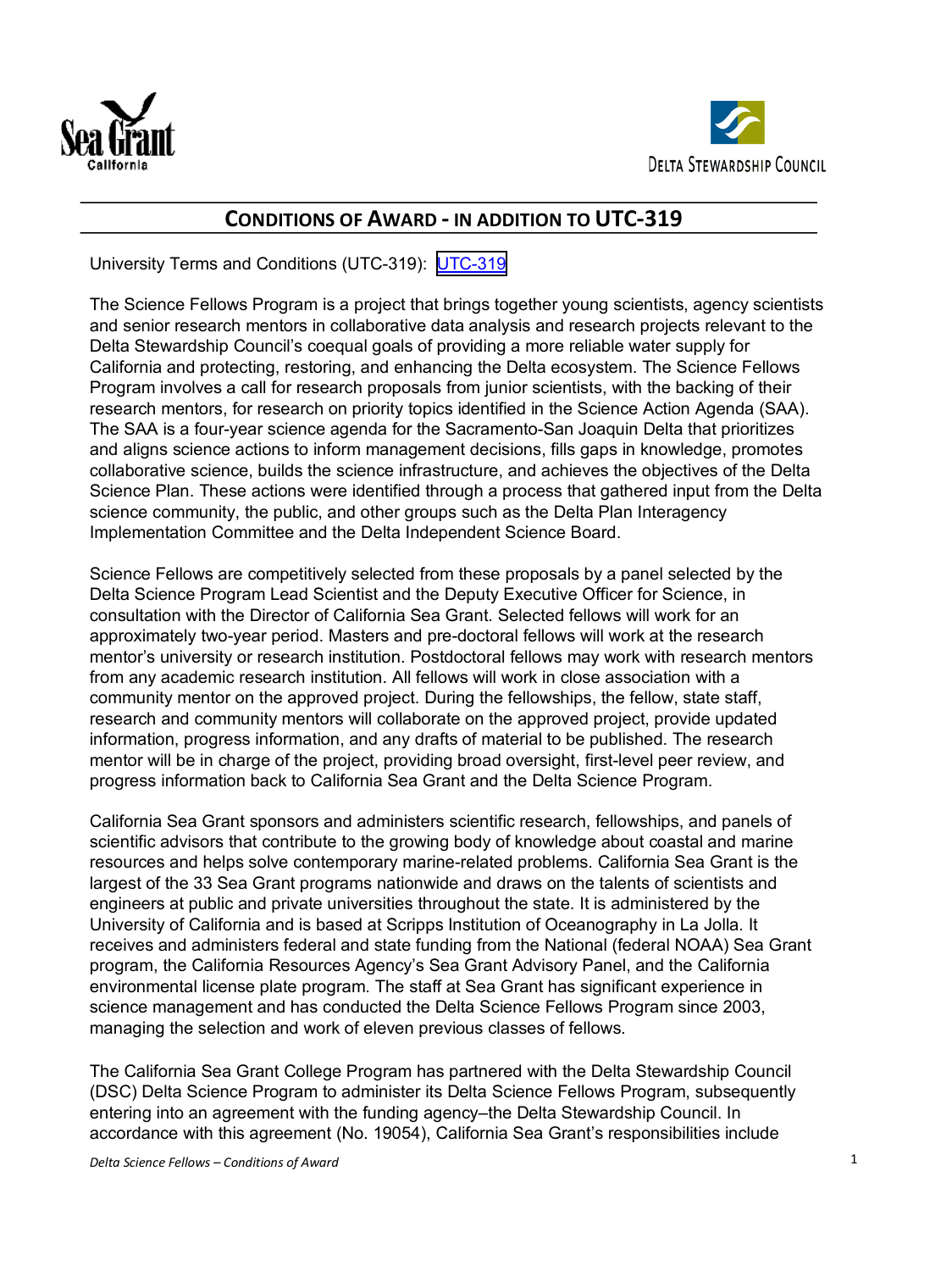requesting and reviewing proposals, financial and technical reports, publications and other deliverables, and no-cost extension and budget modification requests.

The following provides general guidelines for administering the Delta Science Fellows funds. In addition, each university and college has established rules and regulations governing grant administration to which the fellow should adhere. Please review the stipulated conditions carefully and, having done so, sign and return the "Award Acceptance Form."

# **Question and Correspondence:**

All questions and correspondence (such as requests for extensions, budget modifications, etc.) should be emailed to safiscal@ucsd.edu. For full instructions on how to submit an extension and/or budget modification, visit the California Sea Grant website, https://caseagrant.ucsd.edu/fellowships/manage/delta-science-fellowship.

## **Research Mentor Responsibilities:**

- The research mentor's role is to provide general oversight, direction, and first-level peer review of all aspects of the project.
- In the event that progress of the fellow is determined to be unsatisfactory by the mentor, Sea Grant, the Deputy Executive Officer for Science, or the Lead Scientist, the research mentor will jointly either agree: 1) to find another fellow, or 2) the mentor will assume active responsibility for the project and will receive no more compensation than the total fixed cost of the subcontract plus allowable travel and equipment costs minus payments already made to the fellow. In this event, the research mentor will be paid the monthly stipend that would have been paid to the fellow.

#### **Fellow Responsibilities:**

- Fellows will work on this project full time.
- Fellows will have primary responsibility for undertaking all of the work of the selected project, under the general oversight and direction of the research mentor.
- Fellows are responsible for submitting travel, supply, and equipment reimbursement claims directly to their appropriate Business Office, who will then be responsible for invoicing Sea Grant for reimbursement. Fellows are required to submit an abstract for an oral or poster presentation at the State of the Estuary or Bay-Delta Science Conference during the duration of the fellowship. Fellows who attend the Bay-Delta Science Conference are expected to attend the Fellow's luncheon, if offered.
- Fellows are expected to participate in the Delta Science Fellowship Orientation/Early Career Leadership Workshop developed jointly by the Delta Science Program and Sea Grant, if held.

## **Joint Responsibilities of the Research Mentor and Fellow:**

The research mentor and the Fellow agree to be responsible for the defined products listed below:

## **Schedule and Deliverables:**

*Delta Science Fellows – Conditions of Award* 2 Deliverables will be comprised of abstracts, presentations, posters, unpublished summaries, and publications in scientific journals specific to the accepted research proposal. Deliverables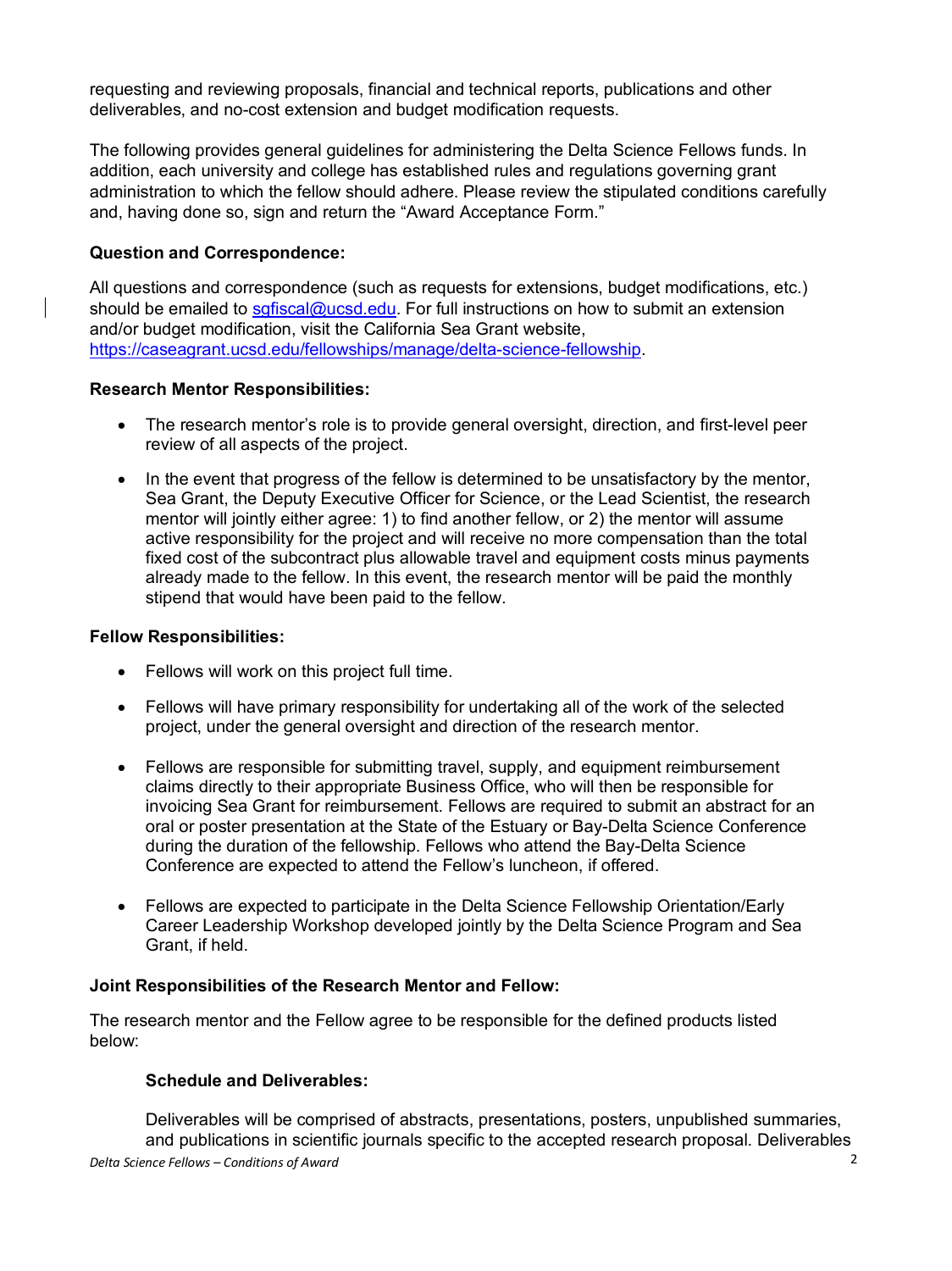include: (a) information presented at the Bay-Delta Science Conference or State of the Estuary conference during their fellowship (oral presentations may substitute for posters); (b) preparation and presentation of one or more briefings to the science community upon request from the Deputy Executive Officer for Science or Lead Scientist for all subcontracts; (c) an

annual report of progress submitted to California Sea Grant as outlined below; and (d) printed and electronic copies of publications resulting from the project up to three years after completion of the contract.

**Deliverable:** Interpretive products resulting from these projects must be provided to the Delta Stewardship Council for publication on its website or linked to another publication website.

**Deliverable:** An annual report of progress with a) a "bulletized" list of what work was accomplished, b) a list of presentations and talks, c) a list of written materials and publications with electronic copies, and d) a paragraph describing the progress of the project to be posted on the Delta Science Program website.

#### **1. Mentoring Plan**

A formal mentoring plan is required and should be developed by the Fellow, Research Mentor and Community Mentor. The purpose of the mentoring plan is to ensure a quality experience for the Fellow that provides a springboard to a career in scientific research and/or program implementation.

The mentoring plan should be similar to those prepared by the research institution for a National Science Foundation award. The Mentoring Plan should include at a minimum:

*Career counseling; training in preparation of grant proposals, publications and presentations; guidance on ways to improve teaching and mentoring skills; guidance on how to effectively collaborate with researchers from diverse backgrounds and disciplinary areas; and training in responsible professional practices*. *[Source: NSF Grant Proposal Guide. http://www.nsf.gov/pubs/policydocs/pappguide/nsf09\_29/gpg\_2.jsp].* Guidance for preparing a mentoring plan is provided in Exhibit B.

The mentoring plan is required within 30 days of starting the Fellowship. Failure to submit a satisfactory mentoring plan within 30 days may result is suspension of funding.

## **2. Reporting**

The intent of the annual and final report is to demonstrate that the conditions of the fellowship are met. Concise reports are encouraged.

## **2.1 Annual reporting:**

- Brief bulleted summary of what was achieved during the year and an explanation of any variances or unanticipated barriers.
- A Research Highlight: This should not exceed one page and include at least one image. The highlight should describe a new knowledge discovery and why this finding is important to the Delta (management implications) or a compelling project update. This may be used for the Delta Science web page and to promote the role of Science, the Fellow and mentors.
- Progress Reports: On an annual basis, each fellow is required to complete an online progress report via the California Sea Grant website. A solicitation will be issued for a progress report prior to its due date. Details may be found at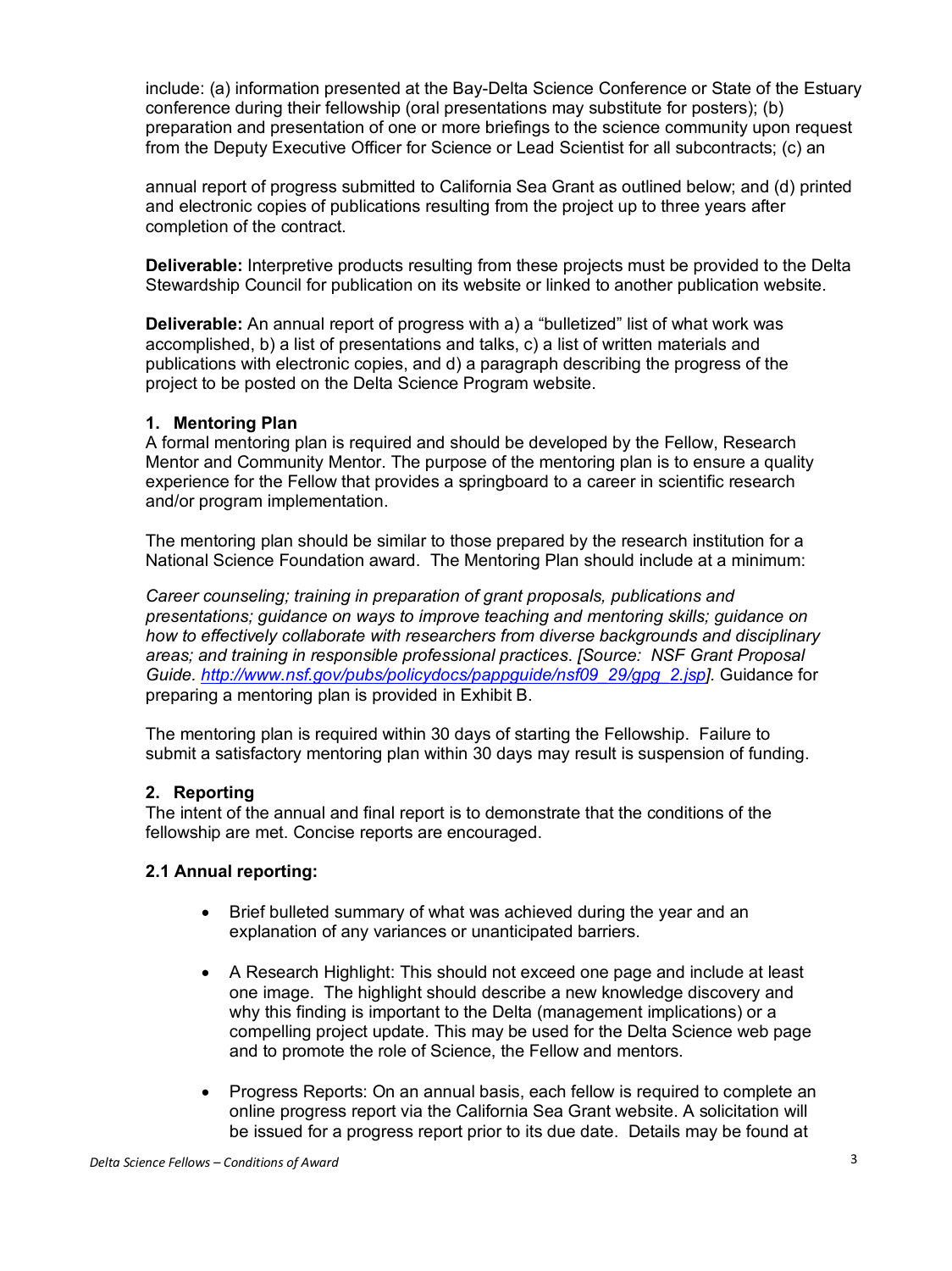the Sea Grant website: https://caseagrant.ucsd.edu/fellowships/manage/delta-science-fellowship - **Reporting** 

- A list of publications (with electronic copies of each).
- A list of presentations (with electronic copies of each).
- A list of publications in preparation.
- A paragraph describing the progress of the project to be posted on the Delta Science Program website.

Note: All publications and presentations must acknowledge the full or partial support of the Delta Science Fellows program with the following acknowledgement.

*Acknowledgment of Support:* The grantee is responsible for assuring that an acknowledgment of Council support is made in any publication (including World Wide Web pages) of any material based on or developed under this project, in the following terms:

"This material is based upon work supported by the Delta Stewardship Council Delta Science Program under Grant No. (19054)." The contents of this material do not necessarily reflect the views and policies of the Delta Stewardship Council, nor does mention of trade names or commercial products constitute endorsement or recommendation for use.

Council support also must be orally acknowledged during all news media interviews, including popular media such as radio, television and news magazines.

*Disclaimer.* The Grantee is responsible for assuring that every publication of material (including World Wide Web pages) based on or developed under this award, except scientific articles or papers appearing in scientific, technical or professional journals, contains the following disclaimer:

"Any opinions, findings, and conclusions or recommendations expressed in this material are those of the author(s) and do not necessarily reflect the views of the Delta Stewardship Council.

*Delta Stewardship Council Notification.* The grantee is responsible for assuring that the Delta Science Program is notified about publication of material based on or developed under this award and provided access to electronic copies promptly after publication.

Additional guidance for Publications Provisions can be found in Exhibit A.

## **2.2 Technical reporting:**

• **Patents** – All potentially patentable ideas, inventions, discoveries or improvements made during the grant term must be disclosed promptly. The Sea Grant Property/Inventions/Patents/Royalties report included in the package requesting technical reports should be signed and returned to the California Sea Grant office. In addition, UCSD fellows or mentors to whom this applies should download, complete and submit the form found at: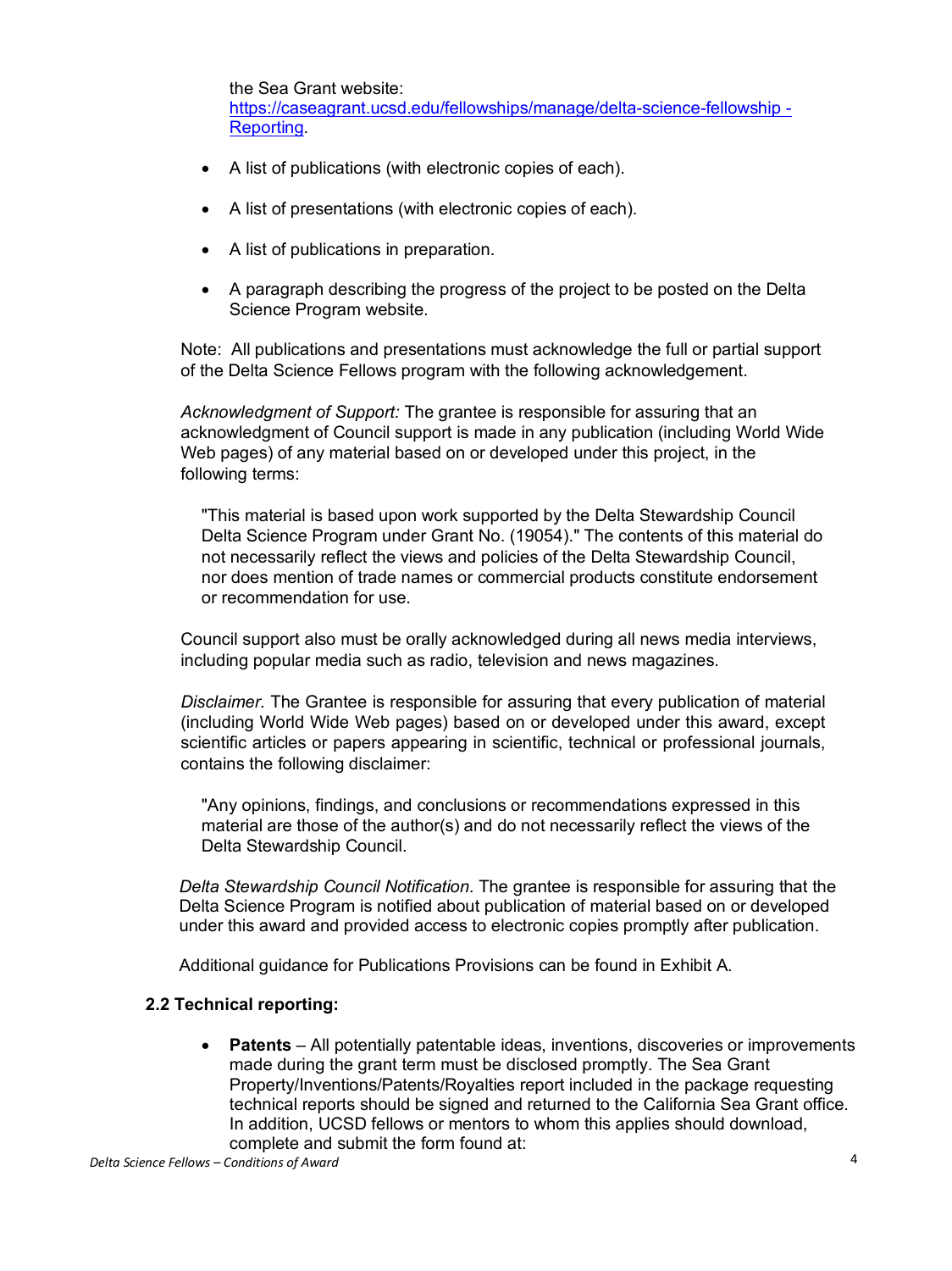https://blink.ucsd.edu/research/conducting-research/edisclosure/index.html. Other UC investigators should go to the Office of the President's website for forms and contact information concerning the Technology Transfer office at their campus. The URL is: http://www.ucop.edu/innovation-alliancesservices/innovation/technology-transfer-offices/index.html.

- **Completion Reports** At the end of your project, a solicitation will be issued for a completion report. This report summarizes the scientific/technical results of your project and its management implications for the Delta and is submitted via email to the California Sea Grant office.
- **Theses/Dissertations** Graduate fellows should send electronic copies of their completed thesis (or dissertation) and of the abstract, title page, and DSC funding acknowledgment to the California Sea Grant publications office.

## **Progress Reviews:**

There will be periodic reviews of progress by the research mentor, Sea Grant, the Deputy Executive Officer for Science, and the Delta Lead Scientist.

If progress by either the mentor or fellow is deemed unsatisfactory at the 20-month review, Sea Grant shall, with Delta Stewardship Council approval, withhold all remaining payments for that project until satisfactory deliverables are submitted.

Sea Grant will prepare and submit to the Deputy Executive Officer for Science, a one-page summary of progress each quarter. The summary will include a list of bullet items of the status of the research administrative process, including the call for proposals, receipt of proposals, selection panel process, subcontracts and subawards, post-award administration, receipt of substantive deliverables, and any problems encountered during the fellowship competition and post-award administration.

## **Personnel:**

Changes in senior personnel, in their grantee organization, or in their percentage of time, require prior approval of the Sea Grant Director. In addition, if the fellow or research mentor is considering any type of leave (sabbatical or leave of absence) during the period of this award, please contact California Sea Grant immediately to describe and determine this action's impact on the research project as time extensions may be impossible to grant due to the nature of the funding source for this award.

## **Financial Reporting Requirements:**

The final expense report is due within 45 days following the completion of the project.

The department fiscal manager should submit the final expense report with cumulative ledgers (year-to-date details for supplies, travel, fellowship stipend, and fellowship tuition/fee remission) through their institution's grants management or extramural funds office. That office should then e-mail (sgfiscal@ucsd.edu) this report to California Sea Grant.

## **Invoicing Requirements:**

Invoices should be printed on official letterhead and signed by an authorized official, employee or agent certifying that the expenditures claimed represent actual expenses for the service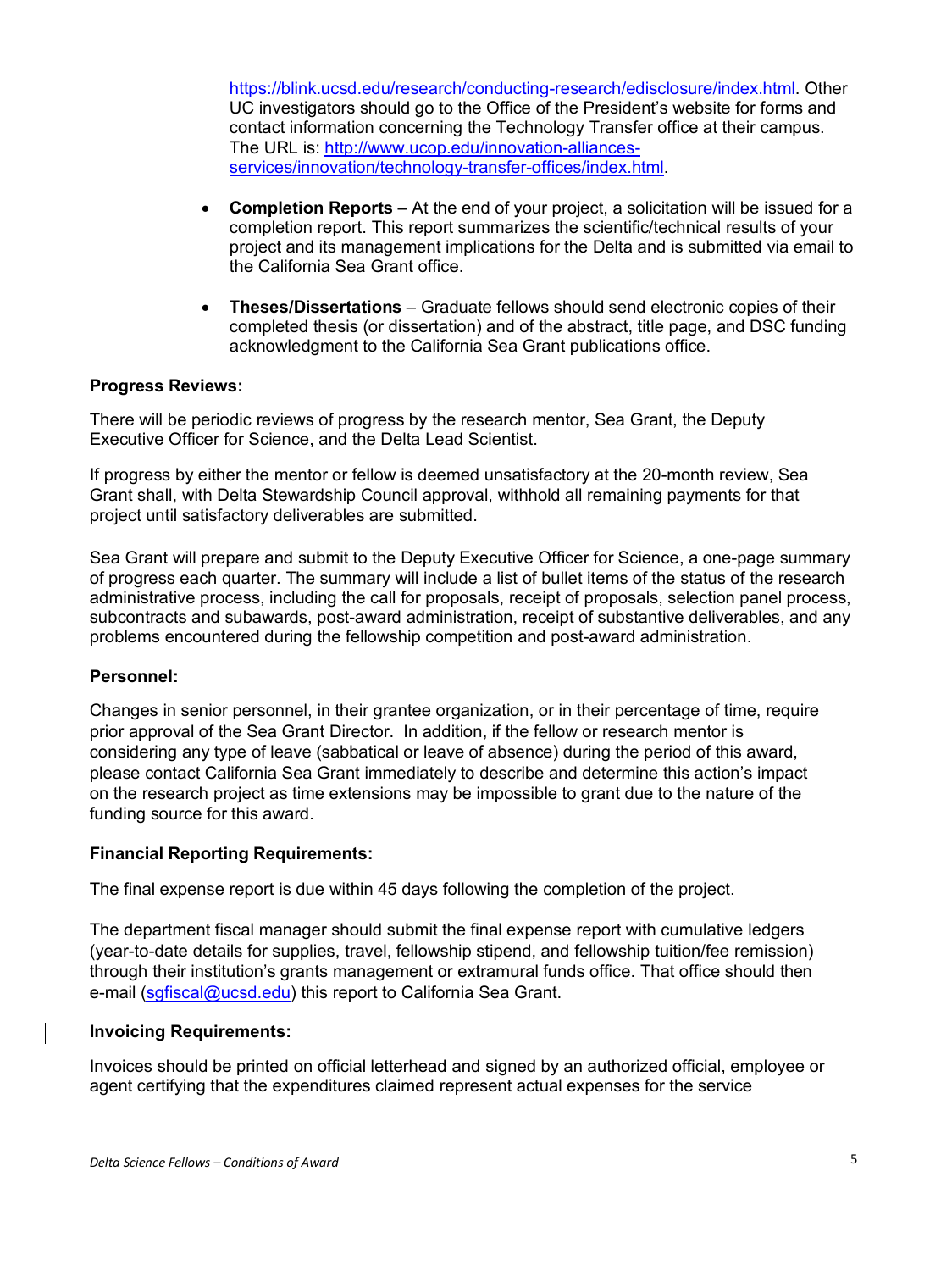performed under this award. Invoices must also include at a minimum the following information: Agreement Number, Invoice Number, Invoice Date, Total dollar amount being billed for the statement period including the billing/performance period covered, Description of the work performed as shown in the award; and an Itemized cost breakdown. Any invoices that significantly deviate from this format will not be paid. All invoices must be accompanied by ledgers and back-up documentation. Email all invoices to California Sea Grant at sgfiscal@ucsd.edu.

#### **Reimbursement for Travel by Fellows:**

The California Sea Grant Program shall ensure that travel and per diem expenses will be reimbursed under any and all sub-contracts in accordance with University of California approved travel rates (or your institution's rate if lower), published at: http://policy.ucop.edu/doc/3420365/BFB-G-28.

All requests must include a Travel Expense Claim form related to the travel and expense for which reimbursement is sought. The Travel Expense Claim form can be found on our website at: https://caseagrant.ucsd.edu/fellowships/manage/delta-science-fellowship - Travel.

If your institution has its own travel claim form, please submit it to our office for approval. In addition, all hotel, airfare and ground transportation (auto rental etc.) receipts must accompany the travel expense claim. Mileage claims should include the number of miles, departure/destination and reason for travel.

Out-of-state and foreign (international) travel must be pre-approved in the award allocation or a request for approval must be submitted to the Sea Grant Director no less than 60 days before the anticipated travel date.

## **Reimbursement for Equipment and Supplies:**

Reimbursement of equipment and supply expenses will be paid to the fellow's (or mentor in event the fellow leaves the program) institution upon receipt of satisfactory information by the Sea Grant program.

Travel and other expenses exceeding the limits described above will not be the responsibility of the Sea Grant Program or the Delta Stewardship Council.

#### **No-Cost Extensions:**

The effective dates are specified on the award allocation issued by California Sea Grant. As stated in the Request for Applications, no-cost time extensions will not be possible due to the nature of the fund source.

#### **Transfer of Funds:**

Prior approval from California Sea Grant is required if cumulative transfers between categories exceed 10% of the originally approved total Sea Grant project costs or if funds are being transferred into any category where funds were not originally budgeted. Visit the California Sea Grant website for full instructions on how to submit a rebudget request.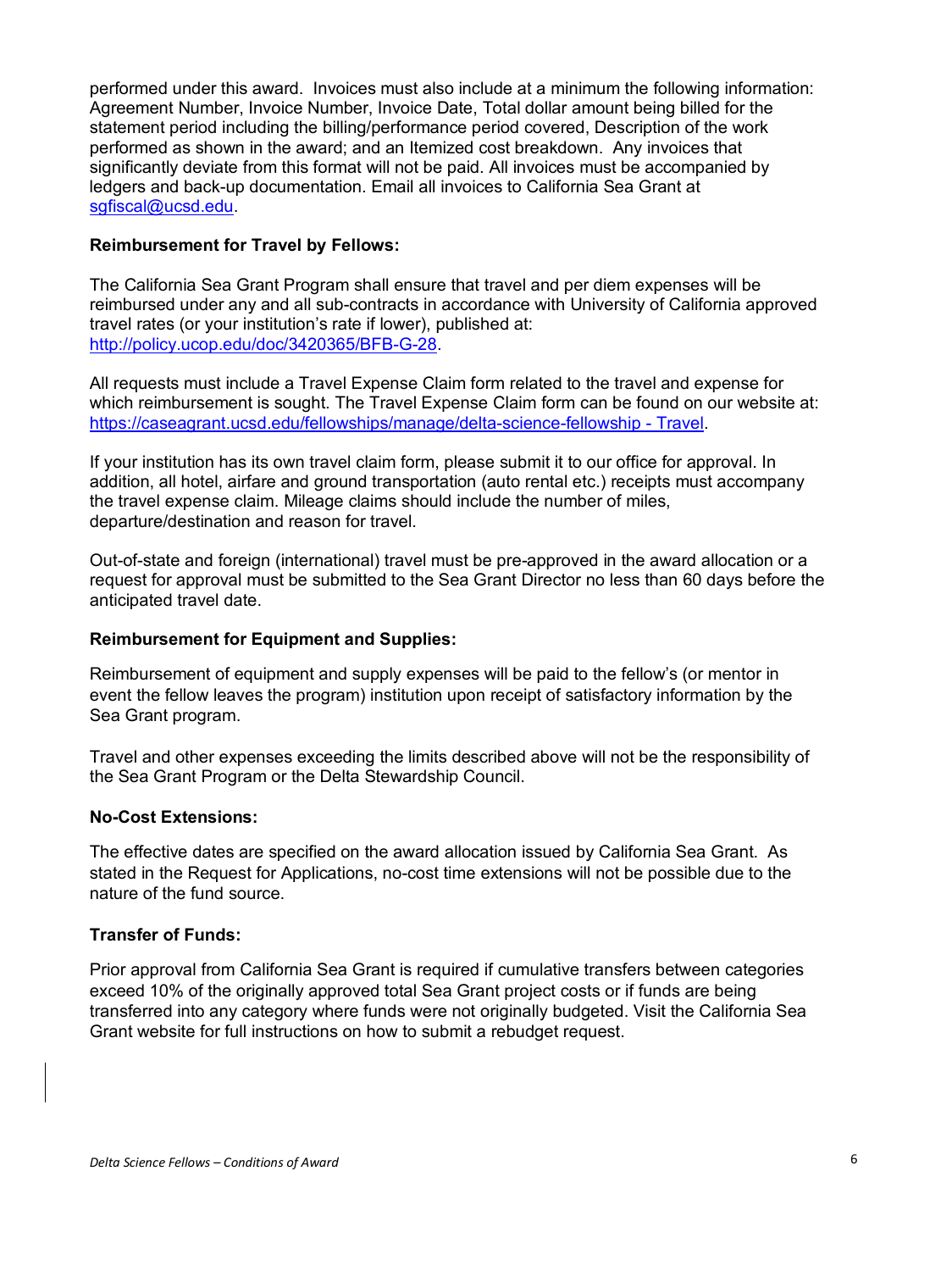- 1. **General.** The publications provisions are to provide for adequate documentation of the completed contract obligations, encourage publication and distribution of research information, and protect the Delta Stewardship Council (Council) from unwarranted implications of policy or concurrence with the conclusions of the grantee.
- 2. **Publications/Acknowledgement of Support.** All reports published by the Contractor under provisions of the agreement shall contain a credit reference acknowledging Council support:
	- a. In any publication (including World Wide Web pages) of any material based on or developed under this project, in the following terms: "This material is based upon work supported by the Delta Stewardship Council Delta Science Program."
	- b. Council support also must be orally acknowledged during all news media interviews, including popular media such as radio, television and news magazines.
	- c. Mention of trade names or commercial products does not constitute Council endorsement or recommendation.
- 3. **Disclaimer.** The Contractor is responsible for assuring that every publication of material (including World Wide Web pages) based on or developed under this award, except scientific articles or papers appearing in scientific, technical or professional journals, contains the following disclaimer:

"Any opinion, findings, and conclusions or recommendations expressed in this material are those of the author(s) and do not necessarily reflect the views of the Delta Stewardship Council."

4. **Publication Rights.** Reports prepared by the Contractor under provisions of this agreement may be published under the following conditions:

The Contractor shall have the right to disclose, disseminate and use, in whole or part, any data and information received, collected, or developed under this agreement, including material contained in the final report, subject to inclusion of the credit statement of Section 2 of these Publication Provisions not less than 30 days prior to publication of such material.

5. **Dissemination of Results.** The Contractor may publish the results of the study or any of its particulars in separate reports or by submission of technical papers to professional organizations subject to these publication provisions. Both written and oral releases are considered to be within the context of publication.

*Delta Stewardship Council Notification.* The grantee is responsible for assuring that the Delta Science Program is notified about publication of material based on or developed under this award and provided access to electronic copies promptly after publication.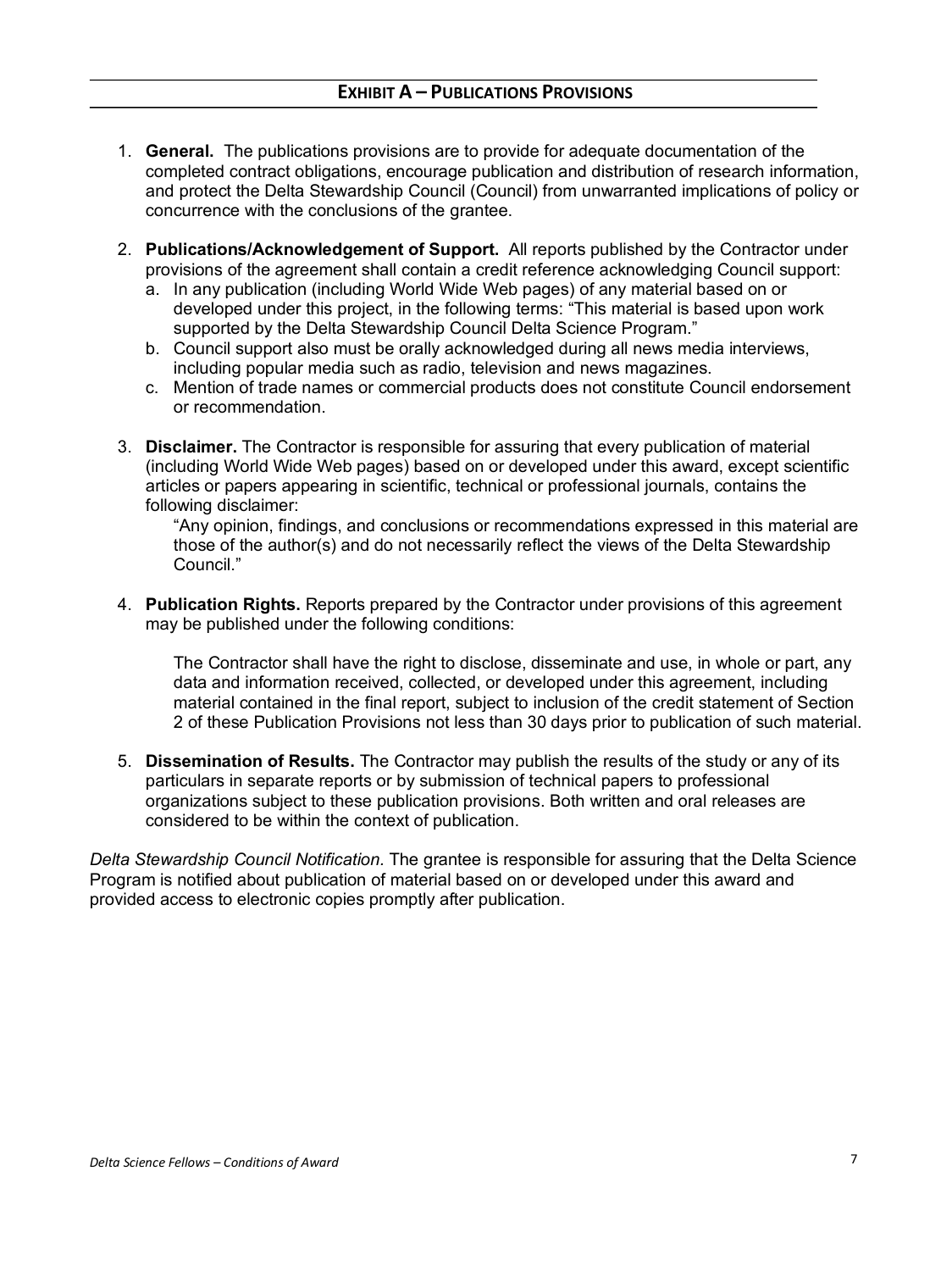# **EXHIBIT B – GUIDANCE FOR PREPARATION OF A SCIENCE FELLOW MENTORING PLAN**

## **Delta Science Fellow Mentoring Plan**

The following is an example of a Delta Science Fellow Mentoring Plan

**This Delta Science Fellow Mentoring Plan** has been prepared by *[Research Institution]*. The Plan establishes guidelines for work to be performed by a **Delta Science Fellow** in support of the Delta Plan with a Science Fellow Award to *[Fellow's Name]* entitled *[Research Project Title]*. The **Delta Science Fellow** assigned to the project will work in *[Research Institution Name and Location]* with *[Research Mentor's Nam*e*]* and *[Community Mentor's Agency Name]* with *Dr. [Community Mentor's Name]* located at *[Research project Location]* and will conduct research on specified tasks: *[list of specific tasks]*.

# **1. Orientation**

The successful applicant (**Delta Science Fellow**) will attend:

- (a) Program Orientation
	- § Attendance at the Delta Science Fellowship Orientation/Early Career Leadership Workshop (if offered)
- (b) Project Orientation

This will include in-depth conversations between the research and community mentors and the **Delta Science Fellow**. Mutual expectations will be discussed and agreed upon in advance. Orientation topics will include (a) the amount of independence the **Delta Science Fellow** requires, (b) interaction with coworkers, (c) productivity including the importance of scientific publications, (d) work habits and laboratory safety, and (e) documentation of research methodologies and experimental details so that the work can be continued by other researchers in the future.

**2. Career Counseling** will be directed at providing the **Delta Science Fellow** with the skills, knowledge, and experience needed to excel in his/her chosen career path. In addition to guidance provided by the research mentor, the **Delta Science Fellow** will be encouraged to discuss career options with researchers and managers at the *[Research Institution]* and the *[Community Mentor's Agency Name]*.

**3. Experience with Preparation of Grant Proposals** will be gained by direct involvement of the **Delta Science Fellow** in proposals prepared by the *[Research Institution]*. The **Delta Science Fellow** will have an opportunity to learn best practices in proposal preparation including identification of key research questions, definition of objectives, description of approach and rationale, and construction of a work plan, timeline, and budget.

**4. Publications and Presentations** are expected to result from the work supported by the Fellow award. These will be prepared under the direction of *[Research Mentor's Nam*e*]* and in collaboration with other researchers as appropriate.

The Fellow is also expected to present project results at the Bay-Delta Science in at least one of the years of the Fellowship. In addition, although not mandatory, the Fellow is encouraged to present research results at the State of the Estuary Conference. Attendance of the annual meetings of the California Water Environment Modeling Forum (CWEMF) and/or the Interagency Ecological Program (IEP) Workshop as well as of appropriate IEP technical team meetings (PWTs, see https://water.ca.gov/Programs/Environmental-Services/Interagency-Ecological-Program) is also encouraged.

*Delta Science Fellows – Conditions of Award* 8